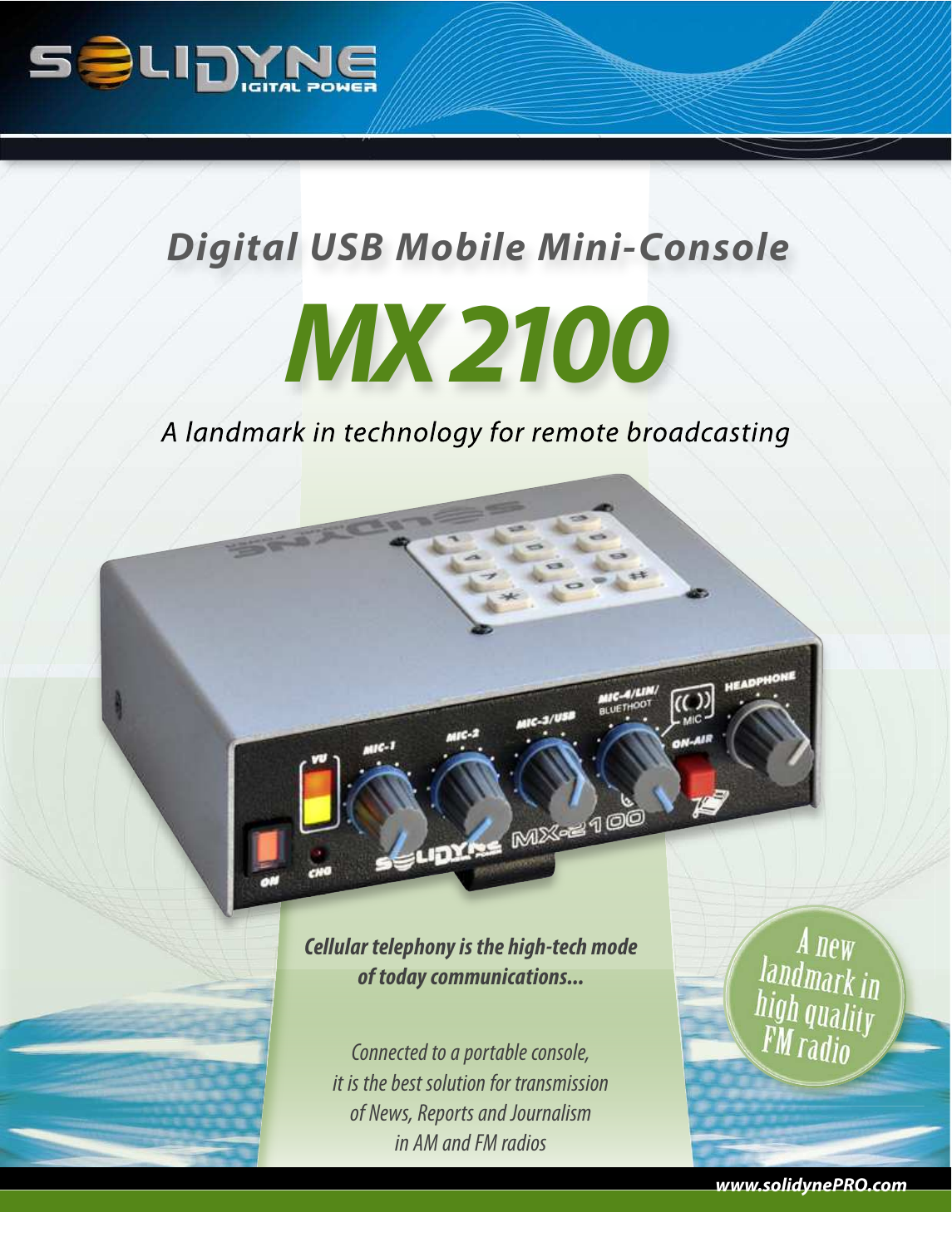# *MX2100 portable console almost as small as your cellular phone*

*The MB2100 is the world only portable console that includes:*

- *Compressor + AGC*
- *Digital USB in-out*
- *Equalization VQR Audio*
- *Bluetooth*

2

This obtains a great sound through cellular; being able to improve, at the Studio side, the bass and treble of the original quality of the voice, using the *VQR (Voice Quality Restoration)*.

*The console uses CMOS* operational amplifiers of ultra-low consumption, allowing the rechargeable batteries to offer *16 hours* *of continuous operation.* This technology is the same used at NASA in the spaceships, to save energy.

The console incorporates one distribution amplifier for 3 headphones. Any model can be used, including those of walkman type, light and small. *4 microphone inputs; 3 inputs* for dynamic microphones and one input for internal condenser MIC.

The MX2100 preamplifiers are of the infinite headroom technology thanks to the "local feedback" technology of Solidyne.

The consoles includes a telephone Hybrid for connection to standard phone line or cellular.

> It weighs only *600 grams* with battery. The cabinet is made of aeronautic aluminum; with a polished

surface that harmonizes with the modern cell phones.

## **All type of headphones a n d d y n a m i c m i c r o p h o n e s** can be used



#### *A steel support* allows to use

the console on the table or comfortably hung of your belt.

*You can use* the internal microphone of the console, for a fast transmission, with no need of long cables and without loss of time.



## **FULL DUPLEX COMMUNICATION FROM ANY PLACE AT THE WORLD**



# *No other low cost console features the sound quality of the MX2100!*



*The output level* adjustment does not require needle instruments because a simple indicator of two colors marks the level.

The journalist only needs an approximate adjustment because the internal audio processor with compressor and AGC manages to maintain an output level constant. This is fundamental because the cellular phones digitize the audio signal using a very reduced dynamic range.

*All your journalists* will be more efficient and comfortable, using advanced equipment that can always take with them.

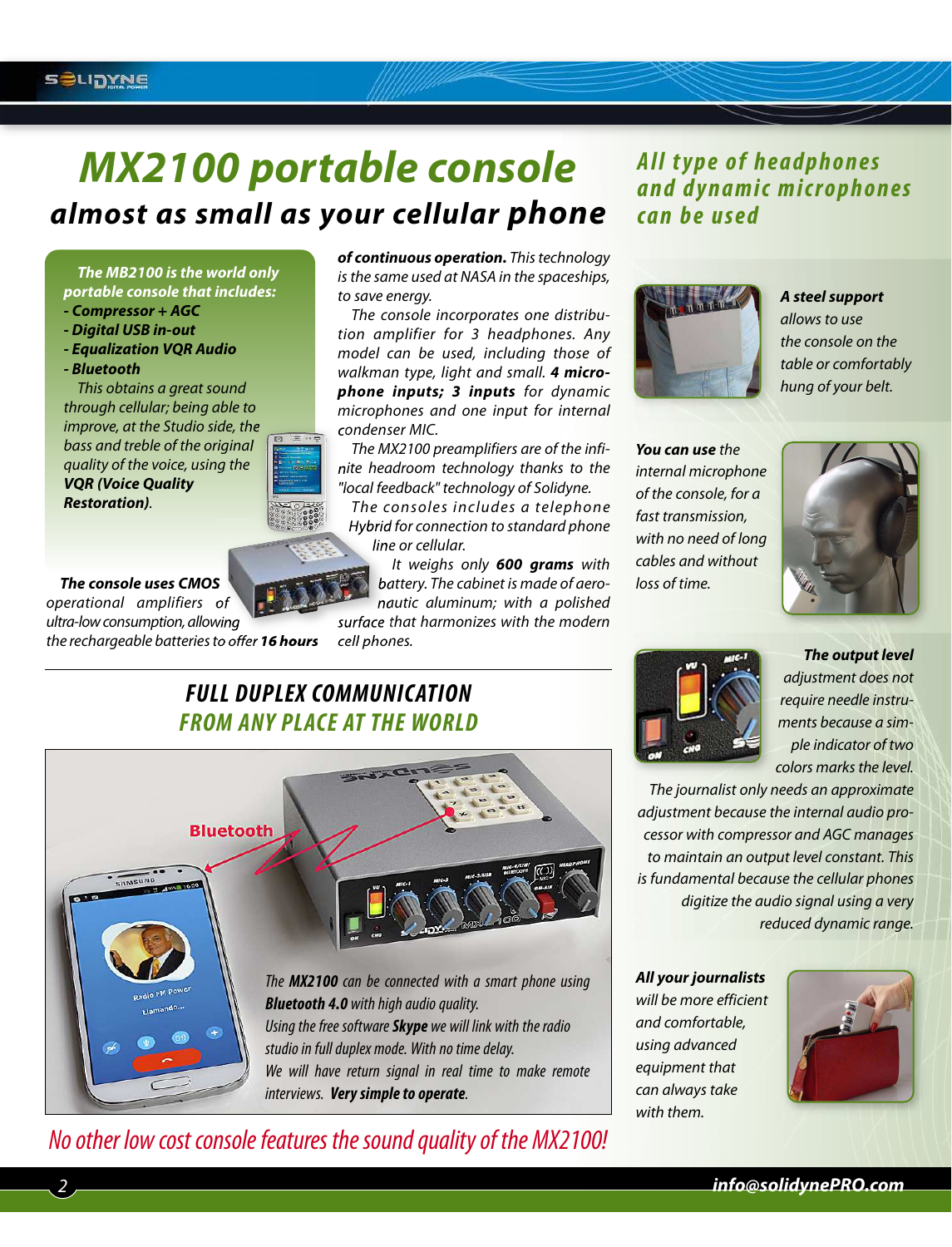# *Aplications A landmark in remote broadcasting*

*The quickest and easiest way to use it is using its internal microphone with excellent quality and headphones for sound return from study. With rechargeable batteries that last 16 hours the MX 2100 does not even need to use a microphone.* 

# *Operation linked to Studio using a phone line or a cell phone*



#### *Journalists can transmit from a cell phone at the waist or in a portfolio They are connected by Bluetooth with the MX2100.*

The audio return from studio is received at headphones.

## *Journalist can work stand alone*



*A journalist having the MX 2100* on his waist and a cell phone connected *by Bluetooth* can transmit from anywhere of world and hear with no delay the return of Studies. This allows that the Journalist at studio can interview a person directly. *The optional VQR* technology of Solidyne allows restoring the original audio quality of the voices.

# **CONNECTIVITY OF MX2100 CONSOLE**

**Wireless Digital Microwave** *Bluetooth connection with cell phone. Higher audio quality and operating comfort.* 

**It works wirelessly with any mobile phone,** *the MX2100 provides wireless digital cell phone, avoiding the use of cables and connectors. Any modern phone can be connected to the console*





*It has a* **DIGITAL USB** *connection to a Notebook. This allows the Internet transmission using a* **3G/4 G** *modem. You can use full duplex Skype, without delay, with high voice quality or generating a streaming* **MP3 / AAC.**

*Do not need additional studio equipment, because* **you receive the streaming in your studio PC...** 

#### **To simplify the operation, The console has a battery charger 110 /220 V multi-voltage.**

*The battery charges in one night and lasts longer than 16 hours of continuous work.*

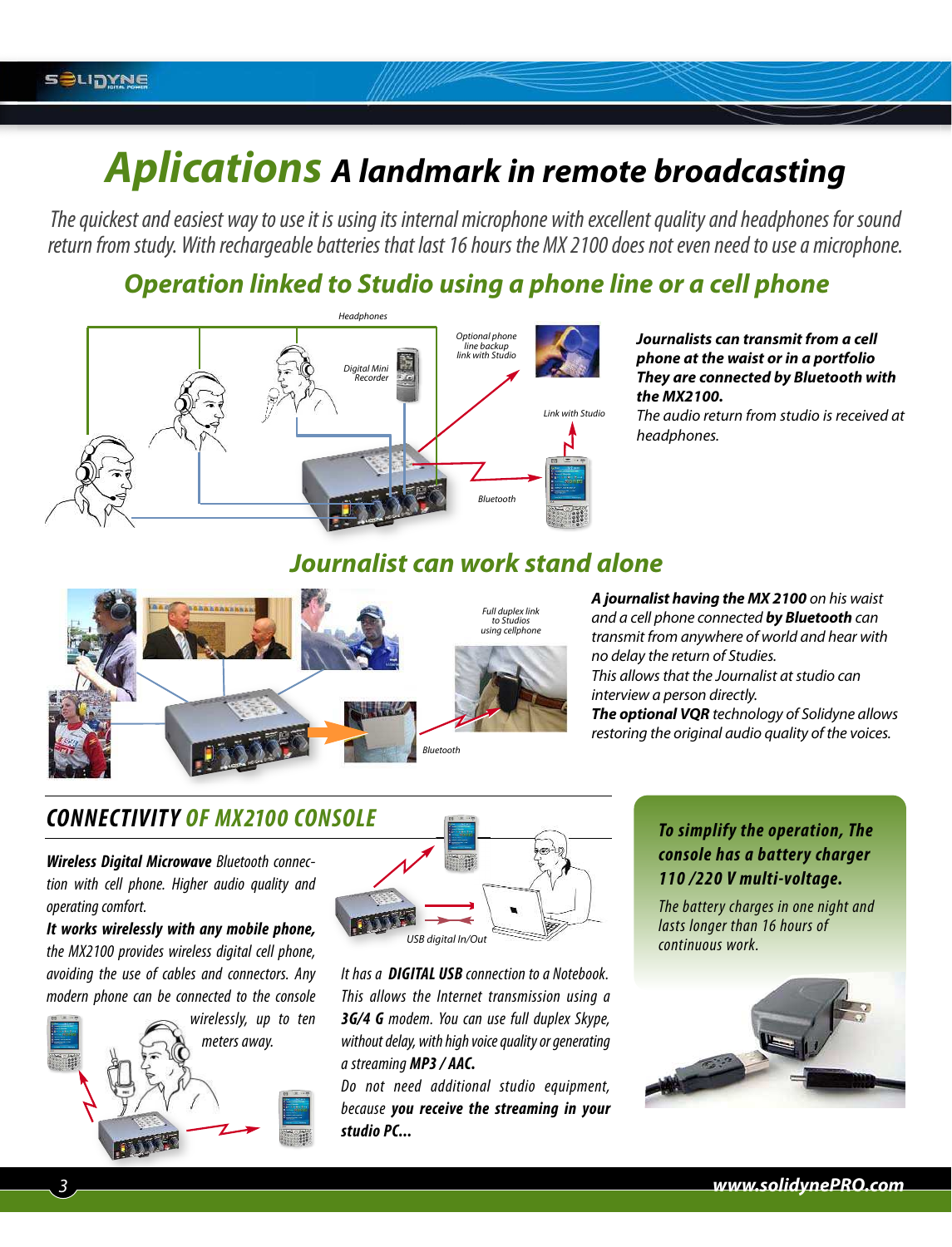#### **S SLIDYNE**

# *Digital audio link with studio High Audio Quality*

*The MX 2100 is the smallest* and least expensive mobile console at the world market that offers broadcasting audio quality.

Full frequency response from *30 - 15,000 Hz* using Internet streaming, or very good quality of voice, using Skype. No delay in voice transmission allows



conferencing between journalists and interviewees study remote.

It connects directly to a Notebook or Laptop via a USB port. MX2100 handles 3 microphones and handsets.

The Notebook can be connected to Internet via a cable if available, or via *WiFi*. Or the cellular network could be used, with a *3G* modem free of charge, connected to the USB port of the Notebook.

*NO SPECIAL EQUIPMENT IS NEEDED AT STUDIO.*

MX2100 brings a backup connection to Studio using the cell phone.

## *Full remote control of your radio*

You can make a complex transmission in real time, without time delay.

You even can use two *MX2100* consoles for interviews. The journalists at the Studio can also ask questions. If you want to have full digital audio quality, send *MP3 /AAC+* streaming, using the *USB output* of the *MX2100* connected to a Notebook or Tablet. But probably the best approach is to use a smartphone linked to studio by *SKYPE* and connected with the *MX2100* by *Bluetooth*. This way we will communicate bi-directionally without delay, from anywhere in the world at no cost. Furthermore the *MX2100* provides a second backup link by fixed or mobile telephone line.



### *The MX 2100 can be used alone or combined with the VQR technology*

*Technology VQR (Voice Quality Restoration) is an invention of Solidyne that allows to reconstruct the original sound of the human voice, adding the frequencies lost during the telephone transmission.* 

*VQR operates analyzing the sound* transmitted through a cellular phone or a telephone line. It searches into the reduced frequency band transmitted, for the residual information of the low frequencies eliminated by the telephone transmission. Although the ear does not listen to it, the engineers of Solidyne have found the way to detect this weak residual signal. Also, the high frequency components are found. From these weak information, it is possible to reconstruct at 80% the original sound between *50-12,000* **Hertz**. The reconstruction is sufficiently

good, that almost all the AM radio listeners (and 95% of FM) think that the sound is generated inside the radio Studio. *VQR* restoration, unlike other technologies, does not have the annoying time delay that the journalists categorically reject, technology *VQR* is totally instantaneous.